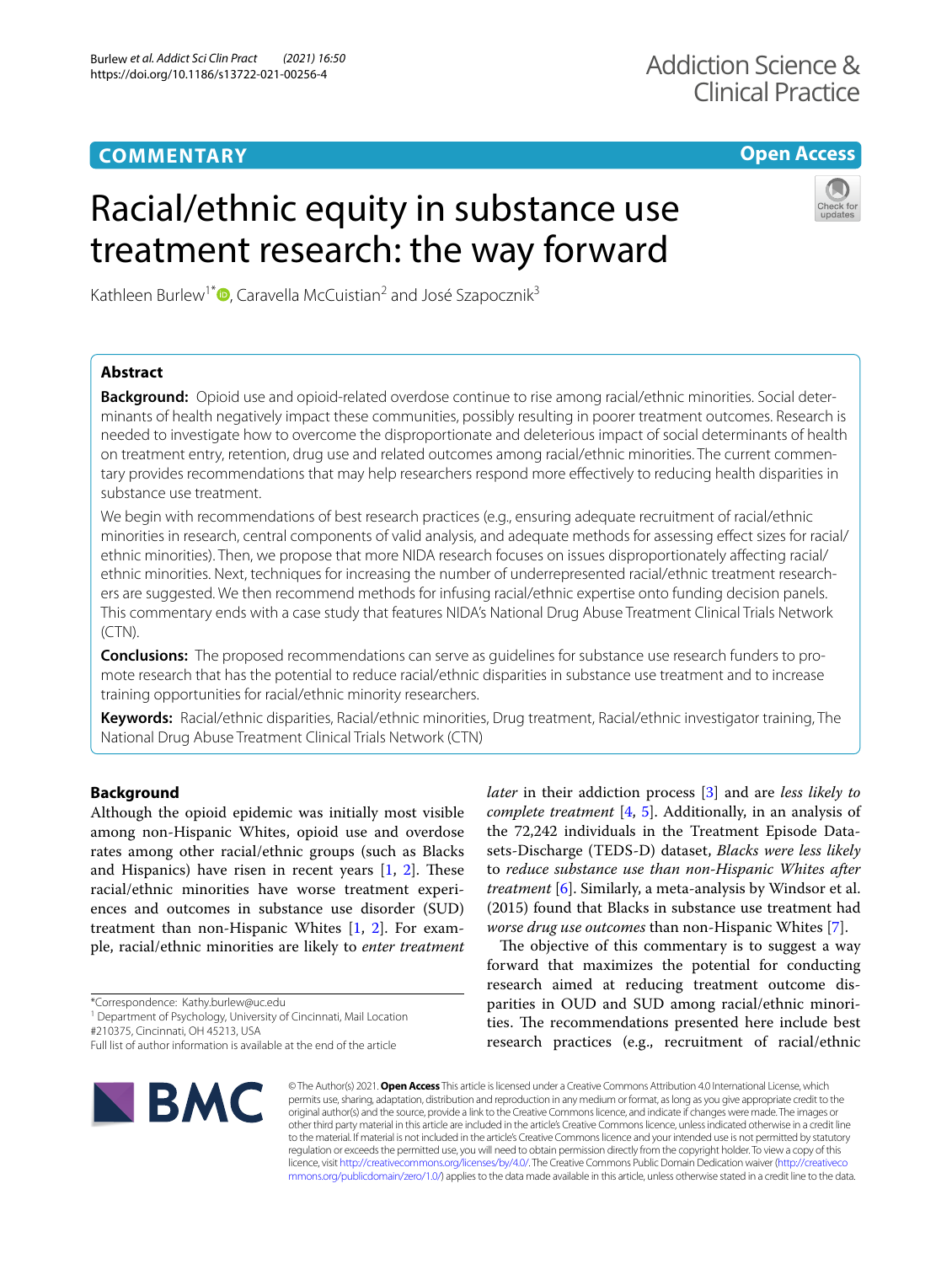minorities, central components of valid analyses, use of methodological techniques to support efect size comparisons), focusing research on urgent public health substance use treatment issues afecting racial/ethnic minorities, increasing the number of underrepresented racial/ethnic treatment researchers, and infusing decision-making on funding for treatment research with racial/ethnic minority investigators. The inclusion of racial/ethnic minorities will increase the likelihood that funded studies will generate knowledge about treatment outcomes for specifc racial/ethnic groups.

After the recommendations, we present a case study that features NIDA's National Drug Abuse Treatment Clinical Trials Network.

## **Recommendations**

## **Recruit sufficient racial/ethnic minority participants**

In 2017, the NIH released the Guidelines for the Inclusion of Women and Minorities as Subjects in Clinical Research [\[8](#page-4-7)]. Although a good frst step, we question if these guidelines are sufficient. While we all believed that inclusion of women and minorities in clinical research was a useful step forward, once we determined the need to generate knowledge on what interventions work best with specifc racial/ethnic groups, we recognized the limitations of this approach alone. We propose that investigators recruit a sufficient number of specific racial/ethnic groups to enable the study to generate some knowledge about the impact (or efect size) of the intervention on a specifc racial/ethnic group. To do so, if including suffciently large numbers of multiple racial/ethnic groups is not feasible, researchers might target a specifc racial/ ethnic group (e.g., one that experiences disparities related to one of the intervention outcomes). An adequate sample size for this group should be recruited to permit meaningful effect size analyses. For example, if the study aim is to reduce HIV risk among individuals who use substances, then targeting a racial/ethnic group with disparities in HIV rates may be more appropriate and feasible than including all racial/ethnic groups. To do so, investigators should consider the research aim early in the study design phase, examine the literature on the extent to which this research aim is relevant for specifc target groups, and plan to over-sample for the specifc racial/ethnic group(s).

## **Central components of valid analysis**

The 2017 amendment to those same *Guidelines for the Inclusion of Women and Minorities* attempted to defne the valid analysis requirement. Although that amendment only stipulated separate analysis 'by sex/gender and race/ethnicity', we believe that conducting separate analyses for each race/ethnicity is only one step. Specifcally, we propose the following as central components of valid analysis:

## *Assess for measurement equivalence*

Recent scoping reviews of CTN research involving both Blacks [\[3](#page-4-2)] and Hispanics [\[9](#page-4-8)] revealed that measurement equivalence cannot be assumed across substance using racial/ethnic groups. Measurement equivalence refers to the extent to which a measure assesses the equivalent underlying psychological construct in a group other than the group in which the measure was standardized. Measurement equivalence is fundamental to the utilization of generic measures for assessing outcomes and other hypotheses [[10](#page-4-9)] across racial/ethnic groups. Without measurement equivalence, researchers cannot be sure they are measuring the same construct across groups. Therefore, measurement equivalence must be established before comparisons can be made. In addition, limited representation of diferent racial/ethnic groups in the standardization of an instrument can impact generalizability of fndings and have implications for racial/ethnic groups. For example, in our previous work on the Minnesota Multiphasic Personality Inventory (MMPI), we demonstrated that when a person's scores were compared to his/her own racial/ethnic group, the interpretation differed from when his/her scores were compared against norms developed on a different racial/ethnic group [\[11\]](#page-4-10).

## *Consider the caveats of race comparison designs*

Race/ethnic group comparison designs may disregard the possibility that race/ethnicity may be a proxy for other socio-demographic diferences (e.g., education, employment, income; 12). One particular concern is whether race/ethnic diferences can be attributed to contextual factors (e.g., treatment barriers, enrollment in public vs. private clinics, neighborhood conditions) or the social determinants discussed below in recommendation 4. As mentioned earlier, measurement nonequivalence can lead to falsely indicating group diferences. Moreover, given the heterogeneity of specifc racial/ethnic groups, we encourage reviewers to focus more on within group diferences rather than race comparison.

## *Consider within‑race diferences and the potential disadvantages of combining racial/ethnic groups in the analyses*

It is critical to recognize the heterogeneity that exists within single racial/ethnic groups. For example, Weaver et al. (2015) found that rural Black women had lower odds of meeting criteria for Major Depressive Disorder than urban Black women [[13\]](#page-4-11). Similarly, Guerrero et al (2013) noted that aspects of the cultural identity of specifc subgroups of Hispanics (e.g., nationality, cultural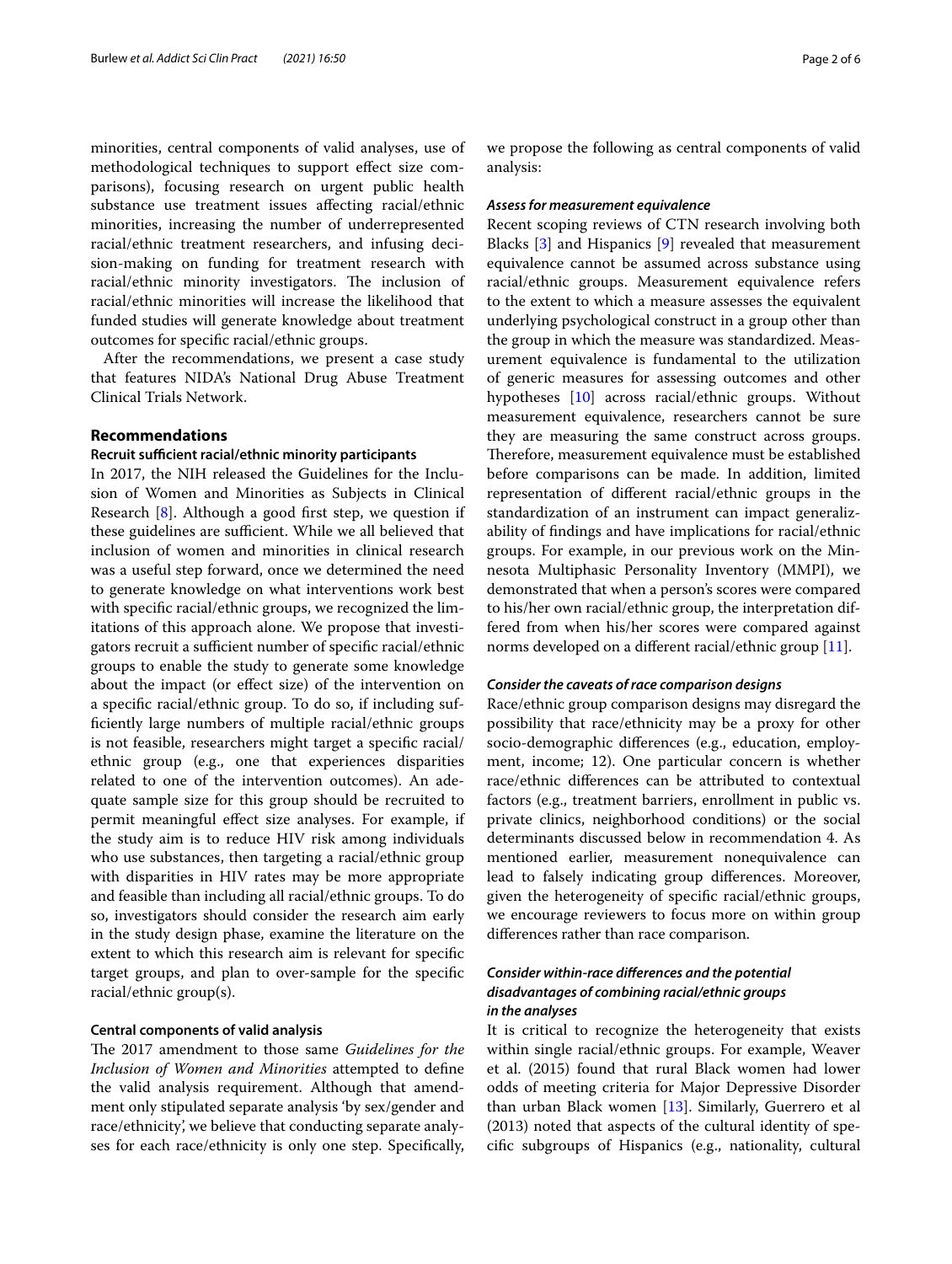values) rather than just general ethnic identity is more likely associated with substance use behaviors and would go unnoticed if Hispanic subgroups were analyzed together [\[14](#page-4-12)]. Furthermore, treating racial/ethnic groups as homogeneous groups often ignores the intersectionality of their race/ethnicity with other aspects of their identity such as gender, sexual orientation, educational status, etc. It is of even greater concern when investigators create a category called 'minorities' ignoring the vast heterogeneity within and across individuals of diverse racial/ethnic backgrounds. Heterogeneity within and across racial groups must be considered and adequately addressed.

## **Utilize randomization methods that allow for assessing efect size for specifc racial/ethnic groups**

Reliance on traditional randomization methods may result in unequal assignment of racial/ethnic minorities across the treatment arms, precluding any rigorous comparison. Utilizing stratifcation methods that balance each race/ethnic group across treatment arms might render the data more suitable for calculating the efect size of an intervention for a specifc racial/ethnic group. Both minimization [\[15](#page-4-13)] and blocked randomization [[16](#page-4-14)] are potential strategies for balancing racial/ethnic group members in each treatment arm. While the numbers in each group may be insufficient to have adequate power for signifcance, efect sizes can be obtained to determine if the efect size is comparable to that obtained in the overall study, and for non-Hispanic Whites. If comparable, and if the intervention is efficacious/effective, then the study may provide pilot data to justify a larger study with a specific racial/ethnic group. If the effect size is much smaller for a specifc racial/ethnic group, the fndings may justify consideration of modifcations (e.g., cultural adaptation) to increase the efficacy/effectiveness of the intervention for that specifc racial/ethnic group. In this way, every randomized clinical trial can yield valuable information on whether the treatment has the potential to be efficacious/effective with a specific racial/ethnic minority group.

## **Conduct research on treatment issues disproportionately afecting racial/ethnic minorities**

Due to the identifed disparities in treatment engagement, retention, and outcomes for racial/ethnic minorities, research addressing substance use treatment of racial/ethnic minorities is urgently needed. Since previous research has made a compelling case that social determinants of health are associated with racial/ethnic diferences in substance use, researchers may begin with a literature review to determine which social determinants of health should be included for a specifc racial/ethnic group.

When considering social determinants of health, we encourage researchers to consult Healthy People 2030, which outlines social determinants including education access and quality, health care and quality, neighborhood and built environment, social and community context, and economic stability  $[17]$  $[17]$ . These social determinants should be measured using rigorous assessment methods that have been standardized, ideally with the racial/ ethnic groups of interest. Identifying standard ways to measure these social determinants of health across the NIH could support consistency and homogenization of data across projects. Additional harmonization could be achieved through approaches such as integrative data analysis [[18\]](#page-4-16) across multiple data sets.

Gaps also remain in research aimed at understanding unique issues related to treatment, such as interventions to overcome current barriers to early treatment entry, interventions to prevent lower treatment completion, and advantages of culturally adapted versions, including modifcations to overcome any adverse impact of social determinants of health on substance use treatment outcomes. An example of this is outlined in a recent rapid review of opioid use in Black communities [\[19](#page-4-17)]. The authors posit that identifying social determinants of health and considering the role of culture in treatment are important steps for increasing treatment initiation and retention for this population. These authors suggest that both individual level and larger structural factors (e.g., location) are important to consider in future research.

## **Expand the pipeline and increase racial/ethnic investigators' access to research funding**

Expanding the pipeline includes increasing access to training grants and research funding for racial/ethnic minority investigators. Racial/ethnic disparities exist in both. In 2017, among the NIH research training support for PhD student recipients, 66.3% (2,030) were non-Hispanic White but only 8.8% (266) were Hispanic and 5.4%  $(163)$  $(163)$  $(163)$  were Black  $[20]$  $[20]$  $[20]$ .<sup>1</sup> This reveals an overrepresentation of non-Hispanic Whites and an underrepresentation of Black and Hispanic students compared to the US population [\[21\]](#page-4-19). Moreover, Black and Hispanic investigators are less likely to receive funding than non-Hispanic White counterparts despite similarity in their educational background, training, and experience [\[22](#page-4-20), [23\]](#page-4-21). In 2018, Blacks received 1.7% (214 of the 12,082) of the NIH research

<span id="page-2-0"></span> $1$  These awards include: T15, T32, T90, TL1, TU2, F30, F31, F32, F33, F34, or F35.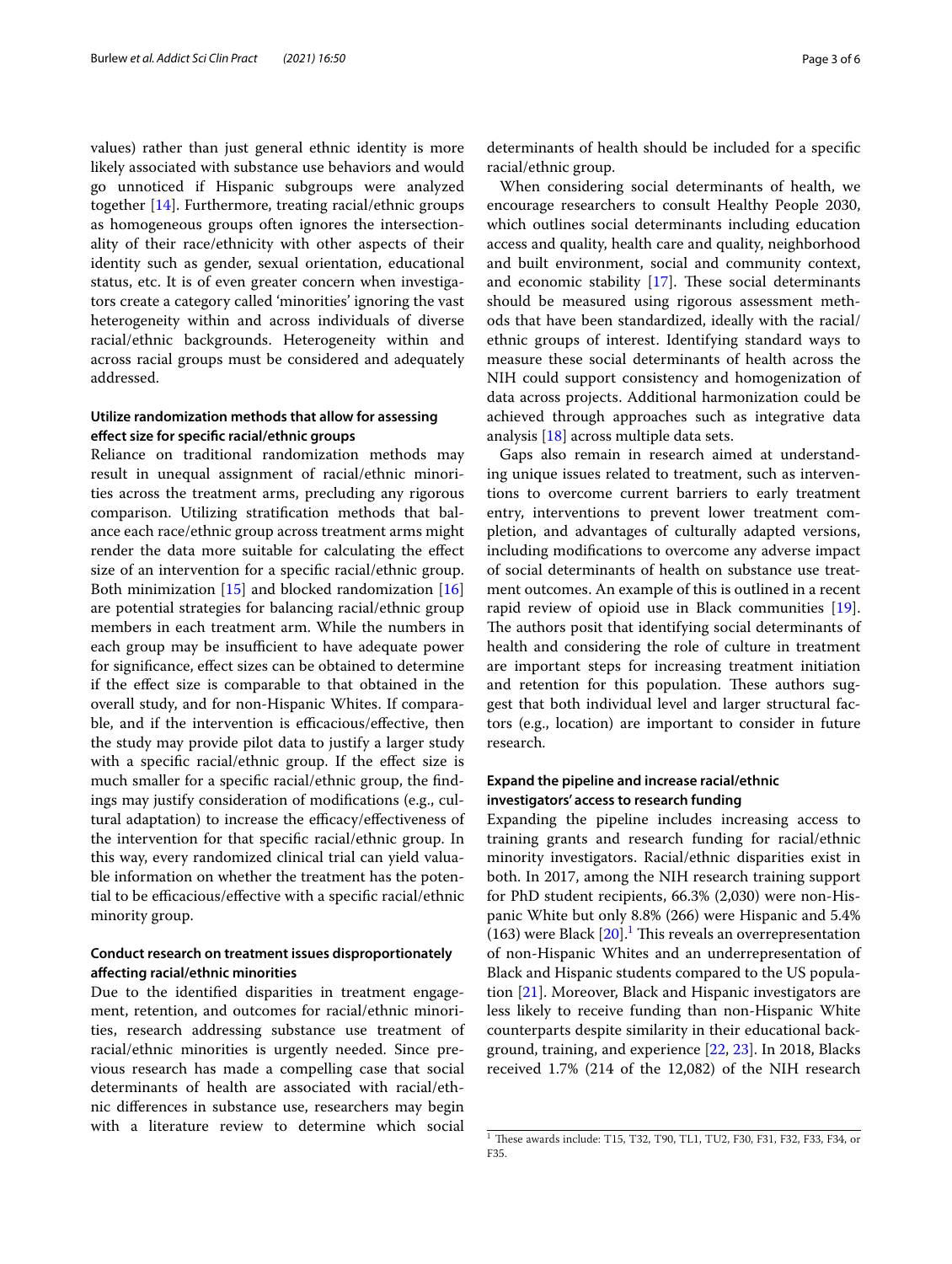project grants. Similarly, Hispanics received 485 or only 4% of NIH research project grants [\[24](#page-4-22)].<sup>[2](#page-3-0)</sup> Although grant topic does not completely explain this underrepresentation, the NIH Deputy Director of Extramural Research (Michael Lauer) reported that grant applications by Black investigators are overrepresented in those institutes or centers (ICs) that fund the lowest number of awards [\[25](#page-4-23)]. In fact, of all the ICs, the National Institute on Minority Health and Health Disparities (NIMHD) has the lowest number of awarded R01 grants, which suggests that available funding for investigator-initiated research about racial/ethnic minority communities through NIMHD is extremely limited.

Several strategies may be useful for increasing the number of underrepresented racial/ethnic minority investigators. As suggested by NIH Director Dr. Francis Collins, structural racism contributes to the underrepresentation of racial/ethnic minorities in the biomedical workforce  $[26]$  $[26]$ . This in part occurs because biased social and historical conditions may have resulted in the lack of advancement in health sciences by racial/ethnic minorities. To remedy the impact of structural racism on diversity in the biomedical workforce, we propose two immediate mechanisms. First, we propose enhanced training to promising racial/ethnic minorities with the potential for independent research careers through the existing training mechanisms (e.g., F, K, T). Second, we propose that NIH support a signifcant number of underrepresented racial/ethnic minority young investigators through the minority research supplement mechanism which would enable them to join existing NIDA funded study teams.

#### **Infuse decision‑making with racial/ethnic expertise**

Racial/ethnic voices may bring a diferent but useful perspective to evaluating the value of a research proposal or may offer meaningful suggestions for modifying a research study proposal to increase its relevance for efectively addressing the substance use treatment needs of racial/ethnic minorities. The underrepresentation of racial/ethnic minorities on NIDA panels that evaluate research applications, perhaps inadvertently, prevents the feld from reaping the beneft of hearing the voices of racial/ethnic minorities or other community representatives. Accordingly, we recommend expanding NIDA decision-making groups and research teams to include at least two underrepresented racial/ethnic group members immediately. Considering that underrepresented racial/ ethnic group members comprise approximately a third of the US population [[21\]](#page-4-19), aiming for at least one fourth of each panel to be comprised of underrepresented racial/ ethnic minorities in the next two fscal years is a relatively modest bar.

## **Case study: NIDA's National Drug Abuse Treatment Clinical Trials Network (CTN)**

The National Drug Abuse Treatment Clinical Trials Network (CTN) of the National Institute on Drug Abuse (NIDA) is a nationwide network of 15 university-based centers including treatment researchers, methodologists, data scientists, and community-based service providers who design, implement, and evaluate substance use treatment options for community-level clinical practice. Currently, the CTN is celebrating two decades of treatment research. Because approximately 43% of the participants recruited within CTN research protocols are racial/ethnic minorities, the CTN is uniquely positioned to address disparities in treatment research among racial/ethnic minorities.

The CTN has encountered a number of the issues discussed in this commentary. Members of the Minority Interest Group of the CTN and others have published several papers on addressing gaps in reaching and recruiting individuals from diverse groups into a study. These papers suggest that community engagement and the formation of academic/community research part-nerships are both effective recruitment strategies [[12](#page-4-25), [27,](#page-4-26) [28](#page-4-27)]. Two recent scoping reviews of CTN research involving both Blacks [\[3](#page-4-2)] and Hispanics [\[9](#page-4-8)] revealed that measurement equivalence cannot be assumed across substance using racial/ethnic groups in CTN research. Moreover, several secondary analyses have revealed racial/ethnic diferences in outcomes [[3,](#page-4-2) [29–](#page-4-28)[33](#page-5-0)]. Such fndings are evidence of the need to investigate rather than to assume an intervention is equally effective across groups. Recently, the CTN, recognizing that the voice of racial/ethnic researchers was limited in study selection, added two racial/ethnic minority researchers to the committee that evaluates new study concepts. Moreover, the Minority Interest Group of the CTN is encouraging the CTN to expand the pipeline by increasing the diversity supplements associated with the CTN.

## **Conclusion**

The aforementioned recommendations comprise an initial statement of best practices in substance treatment research funding priorities, methods, training, and decision-making representation for addressing racial/ethnic disparities in OUD and other SUD treatment.

#### **Acknowledgements**

<span id="page-3-0"></span> $2$  These awards include DP1, DP2, DP3, DP4, DP5, P01, PN1, PM1, R00, R01, R03, R15, R21, R22, R23, R29, R33, R34, R35, R36, R37, R61, R50, R55, R56, RC1, RC2, RC3, RC4, RF1, RL1, RL2, RL9, RM1, UA5, UC1, UC2, UC3, UC4, UC7, UF1, UG3, UH2, UH3, UH5, UM1, UM2, U01, U19, and U34.

Completion of this publication was supported by the National Institute on Drug Abuse, Award Numbers T32DA007250 and UG1DA013720. The content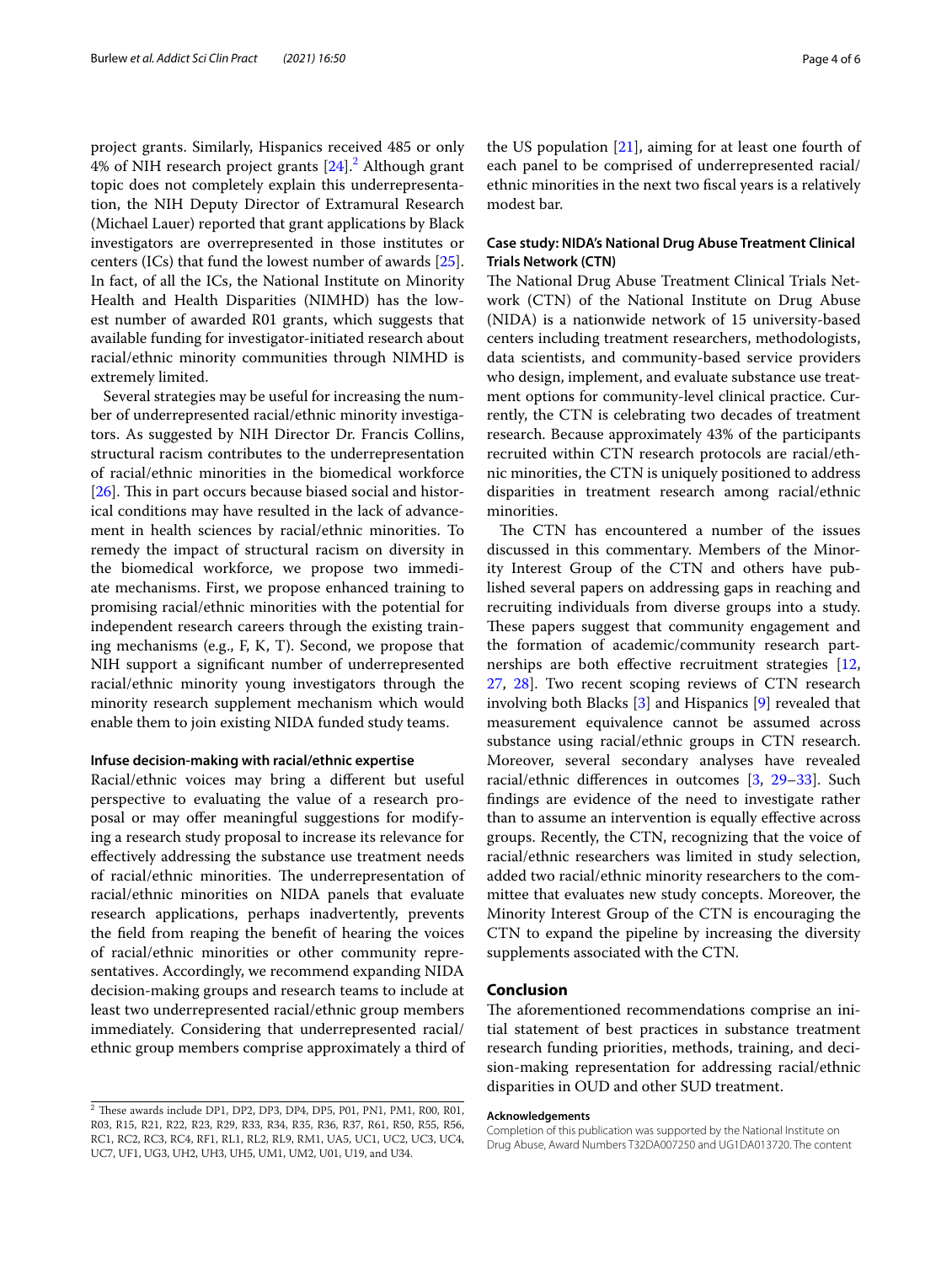is solely the responsibility of the authors and does not necessarily represent the official views of the National Institutes of Health.

#### **Authors' contributions**

KB took the primary role of commentary preparation. CM and JS participated in writing and provided guidance on commentary preparation. All authors read and approved the fnal commentary. All authors read and approved the final manuscript.

#### **Funding**

Not applicable.

**Availability of data and materials**

Not applicable.

#### **Declarations**

**Ethics approval and consent to participate** Not applicable.

#### **Consent for publication**

Not applicable.

## **Competing interests**

The authors declare that they have no competing interests.

#### **Author details**

<sup>1</sup> Department of Psychology, University of Cincinnati, Mail Location #210375, Cincinnati, OH 45213, USA. <sup>2</sup> Philip R. Lee Institute for Health Policy Studies, University of California San Francisco, 3333 California St., Ste. 265, San Francisco, CA 94118, USA. <sup>3</sup> Department of Public Health Sciences, University of Miami Miller School of Medicine, 3380 Devon Road, Miami, FL 33133-5902, USA.

## Received: 28 January 2021 Accepted: 19 July 2021 Published online: 05 August 2021

#### **References**

- <span id="page-4-0"></span>1. Substance Abuse and Mental Health Services Administration. The Opioid Crisis and the Black/African American Population: An Urgent Issue. [Internet]. 2020. [https://store.samhsa.gov/sites/default/fles/SAMHSA\\_Digital\\_](https://store.samhsa.gov/sites/default/files/SAMHSA_Digital_Download/PEP20-05-02-001_508) [Download/PEP20-05-02-001\\_508](https://store.samhsa.gov/sites/default/files/SAMHSA_Digital_Download/PEP20-05-02-001_508) Final.pdf
- <span id="page-4-1"></span>2. Substance Abuse and Mental Health Services Administration. The Opioid Crisis and the Hispanic/Latino Population: An Urgent Issue [Internet]. 2020. [https://store.samhsa.gov/sites/default/fles/SAMHSA\\_Digital\\_](https://store.samhsa.gov/sites/default/files/SAMHSA_Digital_Download/PEP20-05-02-002.pdf) [Download/PEP20-05-02-002.pdf](https://store.samhsa.gov/sites/default/files/SAMHSA_Digital_Download/PEP20-05-02-002.pdf)
- <span id="page-4-2"></span>3. Montgomery LT, Burlew AK, Haeny AM, Jones CA. A systematic scoping review of research on black participants in the National Drug Abuse Treatment Clinical Trials Network. Psychol Addict Behav. 2019;34(1):117–27.
- <span id="page-4-3"></span>Saloner B, Cook BL. Blacks and hispanics are less likely than whites to complete addiction treatment, largely due to socioeconomic factors. Health Aff. 2013;32(1):135-45.
- <span id="page-4-4"></span>5. Mennis J, Stahler GJ. Racial and ethnic disparities in outpatient substance use disorder treatment episode completion for diferent substances. J Subst Abuse Treat. 2016. <https://doi.org/10.1016/j.jsat.2015.12.007>.
- <span id="page-4-5"></span>6. Sahker E, Pro G, Sakata M, Furukawa TA. Substance use improvement depends on Race/Ethnicity: Outpatient treatment disparities observed in a large US national sample. Drug Alcohol Depend [Internet]. 2020;213:108087. [http://www.sciencedirect.com/science/article/pii/](http://www.sciencedirect.com/science/article/pii/S0376871620302520) [S0376871620302520](http://www.sciencedirect.com/science/article/pii/S0376871620302520)
- <span id="page-4-6"></span>7. Windsor LC, Jemal A, Alessi EJ. Cognitive behavioral therapy: A metaanalysis of race and substance use outcomes. Cult Divers Ethn Minor Psychol. 2015;21(2):300–13.
- <span id="page-4-7"></span>8. NIH. Amendment: NIH Policy and Guidelines on the Inclusion of Women and Minorities as Subjects in Clinical Research [Internet]. 2017. [https://](https://grants.nih.gov/grants/guide/notice-files/NOT-OD-18-014.html) [grants.nih.gov/grants/guide/notice-fles/NOT-OD-18-014.html](https://grants.nih.gov/grants/guide/notice-files/NOT-OD-18-014.html)
- <span id="page-4-8"></span>9. Eghaneyan BH, Sanchez K, Haeny AM, Montgomery LT, Lopez-Castro T, Burlew AK, et al. Hispanic participants in the National Institute on Drug Abuse's Clinical Trials Network: A scoping review of two decades of research. Addict Behav Rep. 2020. [https://doi.org/10.1016/j.abrep.2020.](https://doi.org/10.1016/j.abrep.2020.100287) [100287.](https://doi.org/10.1016/j.abrep.2020.100287)
- <span id="page-4-9"></span>10. McHorney CA, Fleishman JA. Assessing and understanding measurement equivalence in health outcome measures. Med Care. 2006;44(Suppl 3):S205–10.
- <span id="page-4-10"></span>11. Burlew AK, Feaster D, Brecht M-L, Hubbard R. Measurement and data analysis in research addressing health disparities in substance abuse. J Subst Abuse Treat. 2009;36(1):25–43.
- <span id="page-4-25"></span>12. Burlew AK, Peteet BJ, McCuistian C, Miller-Roenigk BD. Best practices for researching diverse groups. Am J Orthopsychiatry. 2019;89(3).
- <span id="page-4-11"></span>13. Weaver A, Himle JA, Taylor RJ, Matusko NN, Abelson JM. Urban vs rural residence and the prevalence of depression and mood disorder among African American women and non-Hispanic white women. JAMA Psychiat. 2015;72(6):576–83.
- <span id="page-4-12"></span>14. Guerrero EG, Marsh JC, Khachikian T, Amaro H, Vega WA. Disparities in latino substance use, service use, and treatment: implications for culturally and evidence-based interventions under health care reform erick. Drug Alcohol Depend. 2013;133(3):805–13.
- <span id="page-4-13"></span>15. Han B, Enas NH, McEntegart D. Randomization by minimization for unbalanced treatment allocation Baoguang. Stat Med. 2009;28(27):3329–46.
- <span id="page-4-14"></span>16. Efrd J. Blocked randomization with randomly selected block sizes. Int J Environ Res Public Health. 2011;8(1):15–20.
- <span id="page-4-15"></span>17. U.S. Department of Health and Human Services Office of Disease Prevention and Health Promotion. Healthy People 2030. 2021.
- <span id="page-4-16"></span>18. Curran PJ, Hussong AM. Integrative data analysis: the simultaneous analysis of multiple data sets. Psychol Methods. 2009;14(2):81–100.
- <span id="page-4-17"></span>19. Jordan A, Mathis M, Haeny A, Funaro M, Paltin D, Ransome Y. An evaluation of opioid use in black communities: a rapid review of the literature. Har Rev Psychiatry. 2021;29(2):108–30.
- <span id="page-4-18"></span>20. NIH. NIH Data Book [Internet]. 2019. [https://report.nih.gov/nihdatabook/](https://report.nih.gov/nihdatabook/category/19) [category/19](https://report.nih.gov/nihdatabook/category/19)
- <span id="page-4-19"></span>21. United States Census. Quick Facts: United States [Internet]. [https://www.](https://www.census.gov/quickfacts/fact/table/US/RHI825219#RHI825219) [census.gov/quickfacts/fact/table/US/RHI825219#RHI825219](https://www.census.gov/quickfacts/fact/table/US/RHI825219#RHI825219)
- <span id="page-4-20"></span>22. Ginther DK, Schaffer WT, Schnell J, Masimore B, Liu F, Haak LL, et al. Race, ethnicity, and NIH research awards. Science. 2011;333(6045):1015–9.
- <span id="page-4-21"></span>23. Hoppe TA, Litovitz A, Willis KA, Meseroll RA, Perkins MJ, Hutchins BI, et al. Topic choice contributes to the lower rate of NIH awards to African-American/black scientists. Sci Adv. 2019;5(10):1–13.
- <span id="page-4-22"></span>24. NIH. BMW Dashboard [Internet]. 2018. [https://report.nih.gov/bmwda](https://report.nih.gov/bmwdashboard/) [shboard/](https://report.nih.gov/bmwdashboard/)
- <span id="page-4-23"></span>25. Lauer M. Institute and Center Award Rates and Funding Disparities [Internet]. 2020. [https://nexus.od.nih.gov/all/2020/08/12/institute-and-center](https://nexus.od.nih.gov/all/2020/08/12/institute-and-center-award-rates-and-funding-disparities/)[award-rates-and-funding-disparities/](https://nexus.od.nih.gov/all/2020/08/12/institute-and-center-award-rates-and-funding-disparities/)
- <span id="page-4-24"></span>26. Collins FS. NIH stands against structural racism in biomedical research [Internet]. 2021. [https://www.nih.gov/about-nih/who-we-are/nih-direc](https://www.nih.gov/about-nih/who-we-are/nih-director/statements/nih-stands-against-structural-racism-biomedical-research) [tor/statements/nih-stands-against-structural-racism-biomedical-research](https://www.nih.gov/about-nih/who-we-are/nih-director/statements/nih-stands-against-structural-racism-biomedical-research)
- <span id="page-4-26"></span>27. Burlew K, Larios S, Suarez-Morales L, Holmes B, Venner K, Chavez R. Increasing Ethnic Minority Participation in Substance Abuse Clinical Trials: Lessons Learned in the National Institute on Drug Abuse's Clinical Trials Network. Cult Divers Ethn Minor Psychol. 2011;17(4):345–56.
- <span id="page-4-27"></span>28. Burlew AK, Shambley-Ebron D, Lanaway D, McCuistian C, Sherman L, Steele L. Community collaborative cultural adaptation: creating culturally appropriate behavioral interventions through university and community collaborations. Collab A J Community Based Res Pract. 2018;2(1):1.
- <span id="page-4-28"></span>29. Burlew AK, Montgomery LT, Kosinski AS, Forcehimes AA. Does treatment readiness enhance the response of African American substance users to motivational enhancement therapy? Psychol Addict Behav. 2013;27(3):744–53.
- 30. Calsyn DA, Burlew AK, Hatch-Maillette MA, Wilson J, Beadnell B, Wright L. Real men are safe-culturally adapted: Utilizing the Delphi process to revise real men are safe for an ethnically diverse group of men in substance abuse treatment. AIDS Educ Prev. 2012;24(2):117–31.
- 31. Covey LS, Hu MC, Winhusen T, Weissman J, Berlin I, Nunes EV. OROSmethylphenidate or placebo for adult smokers with attention defcit hyperactivity disorder: Racial/ethnic diferences. Drug Alcohol Depend. 2010;110(1–2):156–9.
- 32. Montgomery L, Burlew AK, Kosinski AS, Forcehimes AA. Motivational enhancement therapy for African American Substance